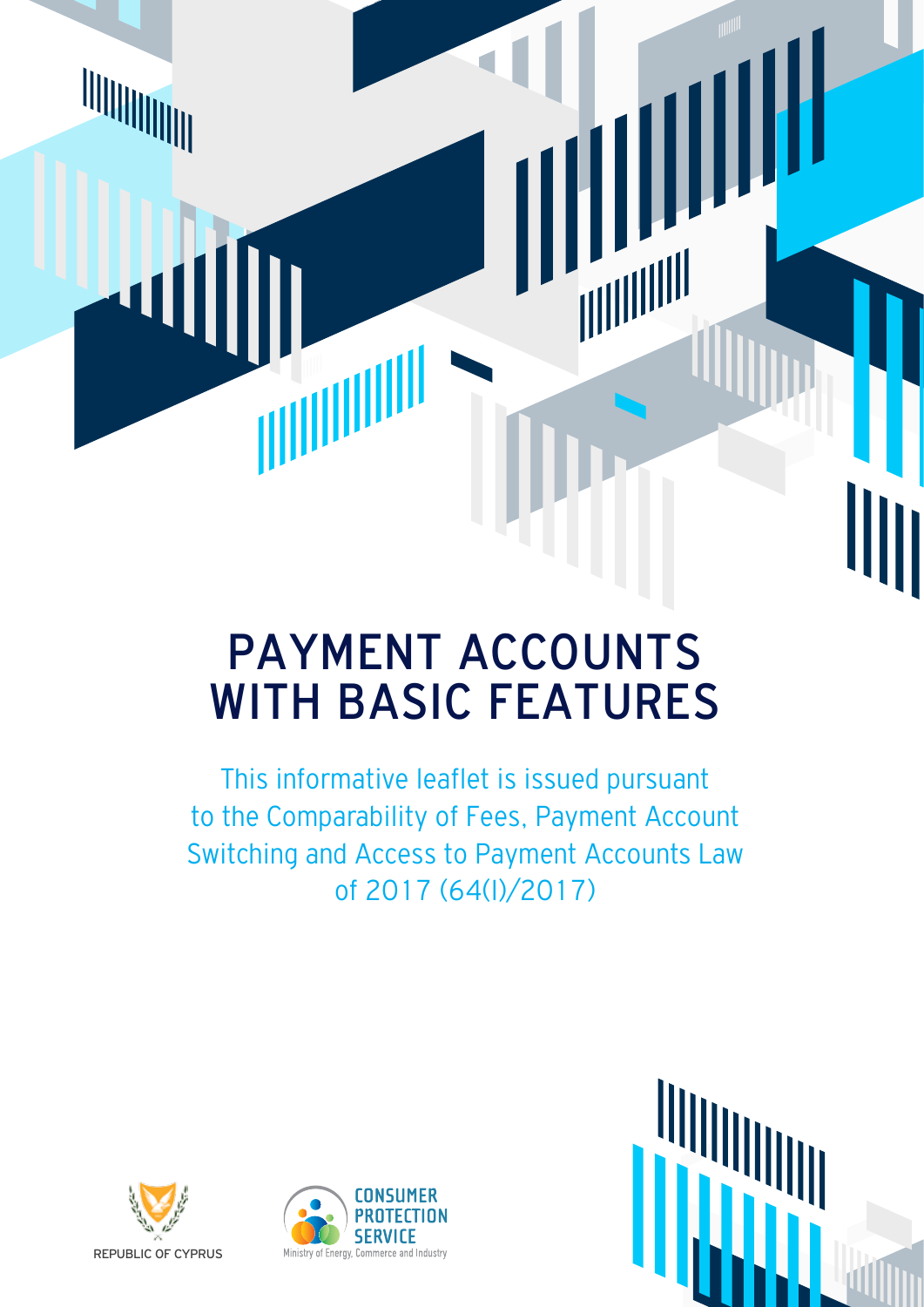

PAYMENT ACCOUNTS WITH BASIC FEATURES

## **WHAT IS A PAYMENT ACCOUNT WITH BASIC FEATURES?**

A payment account with basic features is a bank account held in the name of one or more consumers and is used to execute payment transactions. It covers the usual transactions carried out by a consumer (i.e. a natural person who acts for purposes that do not fall within his commercial, business or professional activity) in his daily life. Indicatively, a payment account with basic features includes the following services:

- (α) the carrying out of all the operations required to open, operate and close a payment account;
- (b) deposit of cash, checks and payroll remittances;
- (c) cash withdrawals at the counter or through an automated teller machine (ΑΤΜ) during or outside the working hours of the credit institution;
- (d) direct debits, for example the payment of utility bills;
- (e) payments by card, including online payments;
- (f) credit transfers, including standing orders from terminals, counters and online, depending on the services offered by each credit institution.

#### **WHAT ARE THE BENEFITS OF A PAYMENT ACCOUNT WITH BASIC FEATURES?**

- The fees for the services provided through the payment account with basic features are determined by the Minister of Finance with the issuance of relevant decrees. The decrees are published on the website of the [Ministry of Finance.](http://mof.gov.cy/gr/νομοθεσία/χρηματοοικονομικά-τραπεζικά)
- By opening such an account, the holder is entitled to receive a payment card, which will enable him to withdraw cash and pay for purchases that will be completed either online or in stores.
- Through the payment account with basic features, it is possible to grant access to the holder to online banking services.
- The opening of a payment account with basic features does not create an obligation to the holder to purchase additional services from the credit institution (e.g. to enter into an insurance contract).

#### **HOWEVER:**

- The payment account with basic features is used only for personal, not for commercial purposes (the payment or deposit of salary in the account falls under the use for personal purposes).
- The consumer can designate a payment account with basic features in a credit institution, regardless of whether he has a banking relationship with other credit institution(s).
- A payment account with basic features may be a joint account.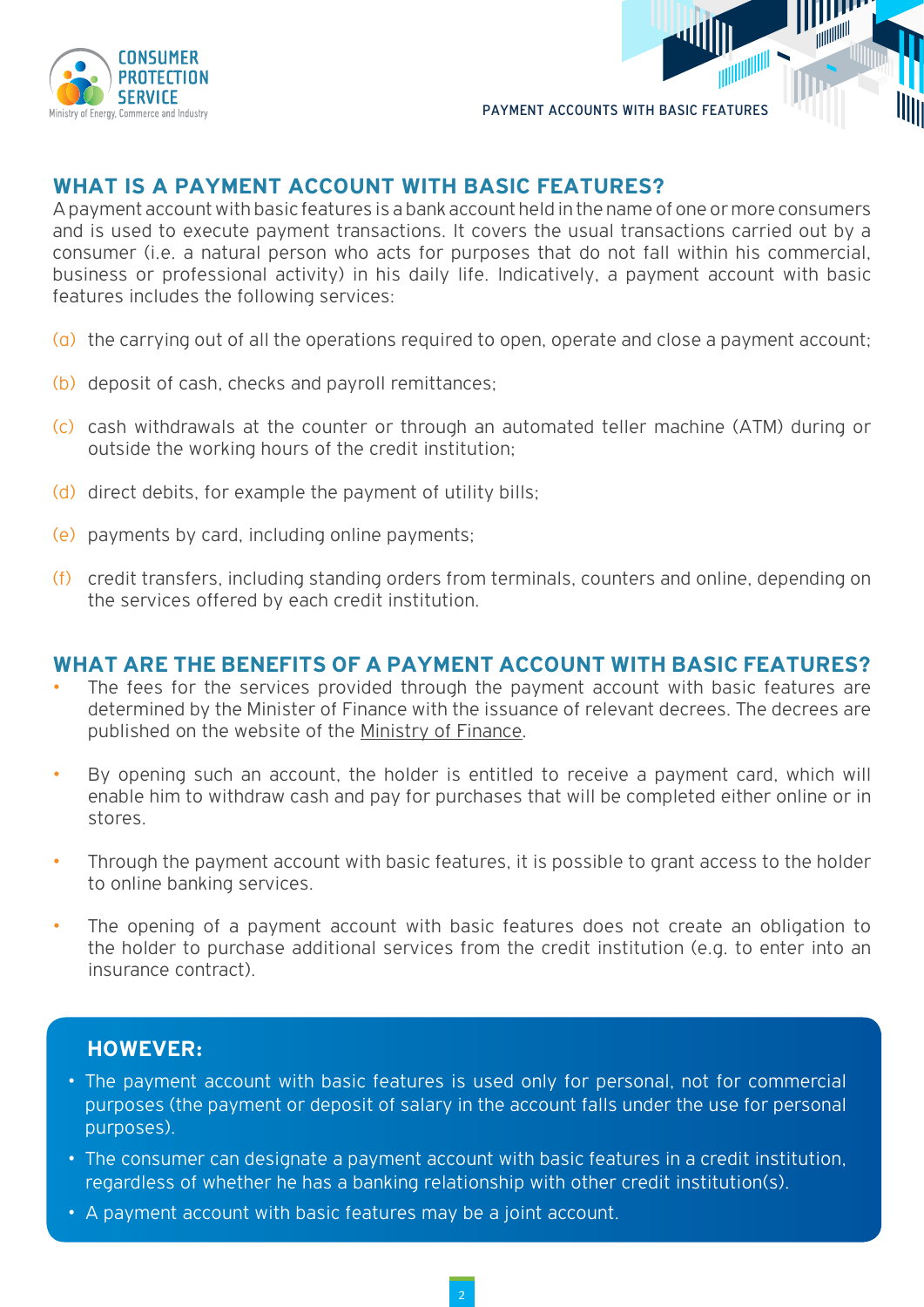

PAYMENT ACCOUNTS WITH BASIC FEATURES

#### **ARE THE PAYMENT ACCOUNTS WITH BASIC FEATURES COVERED BY THE DEPOSIT GUARANTEE AND RESOLUTION OF CREDIT AND OTHER INSTITUTIONS SCHEME (DGS)?**

Payment accounts with basic features are covered by the DGS. It is noted that the maximum amount of compensation paid by the DGS, per depositor and per licensed credit institution, is €100.000, including any accrued interest. This limit relates to the total deposits of a depositor with the specific credit institution, including the credit balance of the payment account. Additional information on the DGS and its operation is available on the website of the [Central Bank of Cyprus](https://www.centralbank.cy/el/deposit-guarantee-investors-compensation-schemes) [- Deposit Guarantee & Investors' Compensation.](https://www.centralbank.cy/el/deposit-guarantee-investors-compensation-schemes)

## **WHICH CREDIT INSITUTIONS PROVIDE PAYMENT ACCOUNTS WITH BASIC FEATURES?**

The list with all the credit institutions which provide the services of payment accounts with basic features is available through the website of the [Central Bank of Cyprus - Directive on the](https://www.centralbank.cy/el/deposit-guarantee-investors-compensation-schemes) [comparability of fees related to payment accounts, payment account switching and access to](https://www.centralbank.cy/el/deposit-guarantee-investors-compensation-schemes) [payment accounts with basic features.](https://www.centralbank.cy/el/deposit-guarantee-investors-compensation-schemes)

## **WHO IS ELIGIBLE TO HOLD A PAYMENT ACCOUNT WITH BASIC FEATURES?**

If you are a consumer and legally reside in the European Union, you have a right of access to payment accounts with basic features, irrespective of the place of residence.

Persons who do not have a permanent address of residence, are asylum seekers or do not have a residence permit (meaning that their deportation is de facto or for legal reasons impossible) are not deprived of the right of access to services of payments with basic features.

In addition, access to an account with basic features does not depend on the consumer's financial position, employment status, income level, credit history or personal bankruptcy.

## **WHAT IS THE PROCEDURE TO BE FOLLOWED IN ORDER TO APPLY FOR OPENING A PAYMENT ACCOUNT WITH BASIC FEATURES?**

If you are interested in opening a payment account with basic features, you should submit an application to one of the credit institutions that offer such accounts. The credit institution which you will apply to, must open the payment account with basic features or refuse your application, in any case without undue delay and no later than ten (10) working days from the receipt of a complete application. In case your application is rejected, the credit institution must notify you immediately of the rejection and the specific reasons thereof, in writing and free of charge, unless such information is contrary to the objectives of national security, public order or the provisions of the Prevention and Suppression of Money Laundering Activities Laws. The credit institution has the right to reject your application if you already have a payment account with basic features in another credit institution in Cyprus, unless this other credit institution has notified you that it intends to close your payment account.

In case of rejection, the credit institution is required to indicate the procedure which should be followed in order to file a complaint against the rejection decision and about your right to contact an Alternative Dispute Resolution body for Consumer Disputes (ADR body) [\[CONSUMER PROTECTION](http://www.consumer.gov.cy/) [SERVICE - Information for Consumers\].](http://www.consumer.gov.cy/)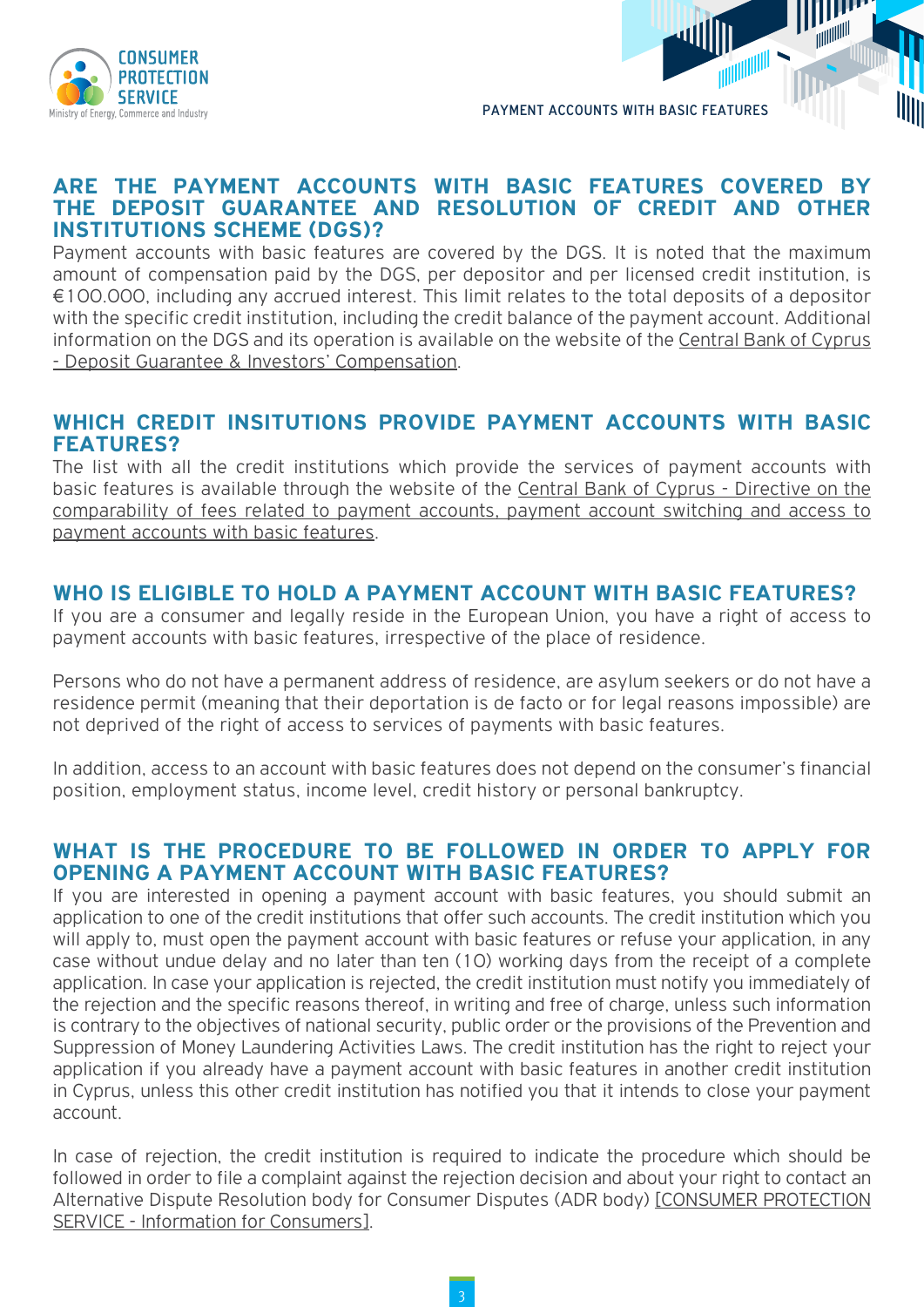

PAYMENT ACCOUNTS WITH BASIC FEATURES

## **IN WHICH CASES DOES THE CREDIT INSITUTION HAVE THE RIGHT TO UNILATERALLY TERMINATE THE CONTRACT FOR PROVISION OF ACCESS TO A PAYMENT ACCOUNT WITH BASIC FEATURES?**

A credit institution has the right to unilaterally terminate the contract for provision of access to a payment account with basic features, only in cases where at least one of the following conditions exists:

- $\alpha$ ) the payment account with basic features has been intentionally used for illegal purposes;
- (b) no transaction has been executed through this account for more than twenty-four (24) consecutive months;
- (c) the account holder has provided inaccurate information in order to open the account, provided that the correct details would not provide the holder with this right;
- (d) the holder does no longer legally reside in the European Union.

When a credit institution terminates the contract of a payment account with basic features for one or both of the reasons set out in paragraphs (b) and (d) above, it shall inform the holder of the reasons for termination at least two (2) months in advance, in writing and free of charge, unless such information is contrary to the objectives of national security or public order. In the event that a credit institution terminates the contract pursuant to paragraphs (a) and / or (c) above, the termination shall take effect immediately without the need for a notice period.

Together with the notice of termination, the credit institution is required to indicate the procedure which should be followed in order to file a complaint against the rejection decision and about your right to contact an ADR body for Consumer Disputes.

#### **WHAT KIND OF SERVICES DO THE ADR BODIES PROVIDE AND HOW CAN SOMEONE APPLY TO AN ADR BODY?**

ADR bodies provide consumers with the opportunity to resolve any disputes with a credit institution easily, quickly and with low cost. The ADR bodies are flexible and impartial and offer all the necessary information and guidance. In case the consumer changes his mind and no longer wants the mediation of the ADR, he can withdraw from the process at any time.

All the licensed ADR bodies as well as the relevant information about their services are published on the website of the [Consumer Protection Service \(see above\)](http://www.consumer.gov.cy/).